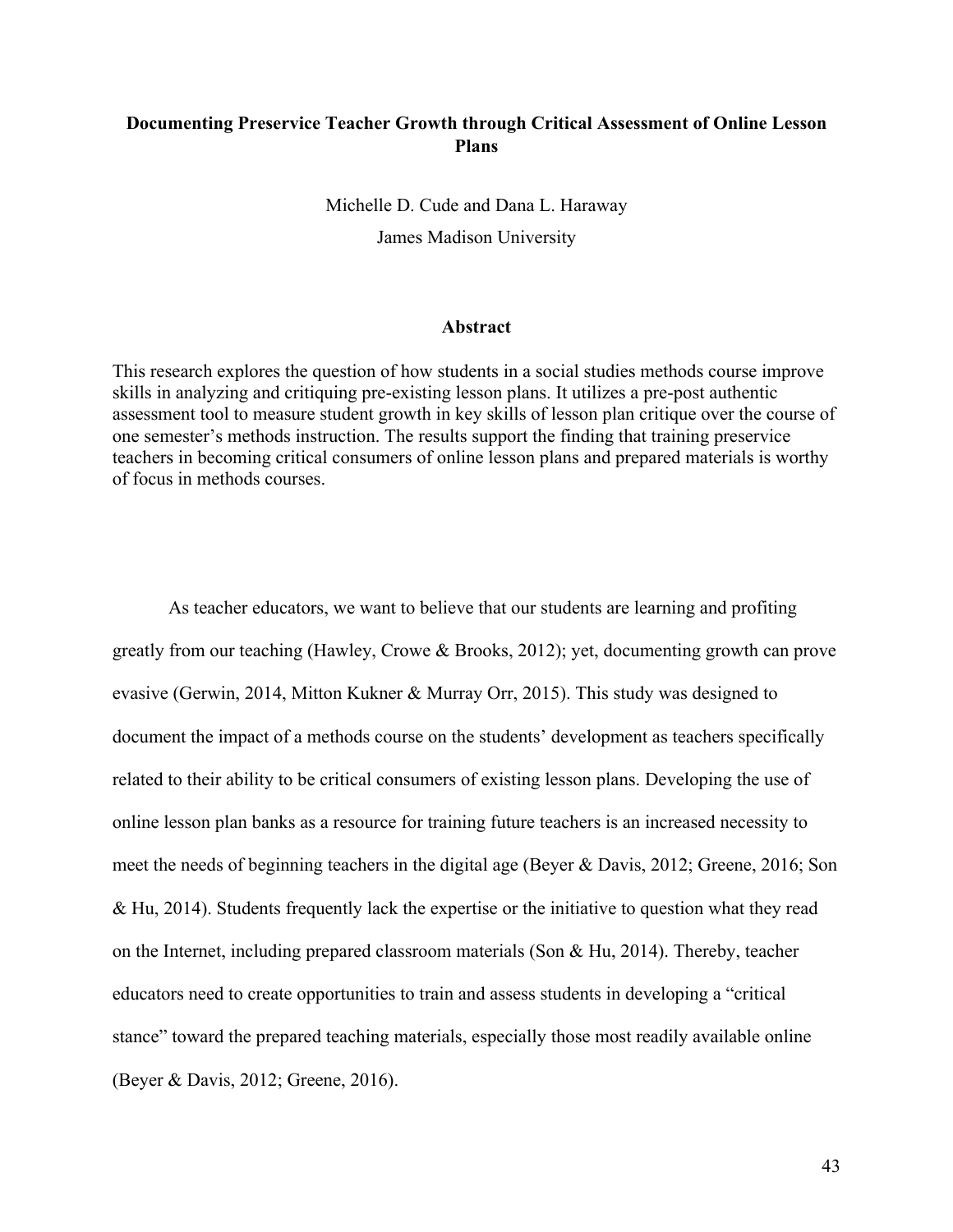Thus we crafted the following research questions:

- In what ways, if any, did students demonstrate growth in successful lesson planning skills gained over the course of their social studies methods instruction as measured by critique of online lesson plans?
- To what extent can their growth be attributed to their methods course of the current semester?

### **Literature Review**

Situating this study in the existing research on teachers' use of established curricular materials lends the appropriate context to view the findings. Cohen and Ball (1999) assert that teachers' interpretation of the materials they choose to use affects their effectiveness: "teachers mediate instruction: their interpretation of educational materials affects curriculum potential and use" (p. 4). Beyer and Davis (2009) identify two impactful practices of teachers--critiquing materials and making adaptations to them—as a process of "analysis" in their lesson plan design practices. They assert that teachers vary in their "pedagogical design capacity," which they describe as the ability to transform existing resources into usable materials to meet the needs of the context. They further contend that mistakes preservice and beginning teachers make in their adaptations of existing lessons center around "failing to make much needed modifications or making only superficial or counterproductive adaptations to materials lacking scope and depth" (Beyer & Davis, 2009, p. 682).

While studying science preservice teachers' use of prepared curriculum, Beyer and Davis (2012) found that students were limited in their application of best practices discussed in class when asked to revise existing online lesson plans. Students naturally fell back to old perceptions, despite their training, when assessing existing lesson plans. Their study demonstrated that once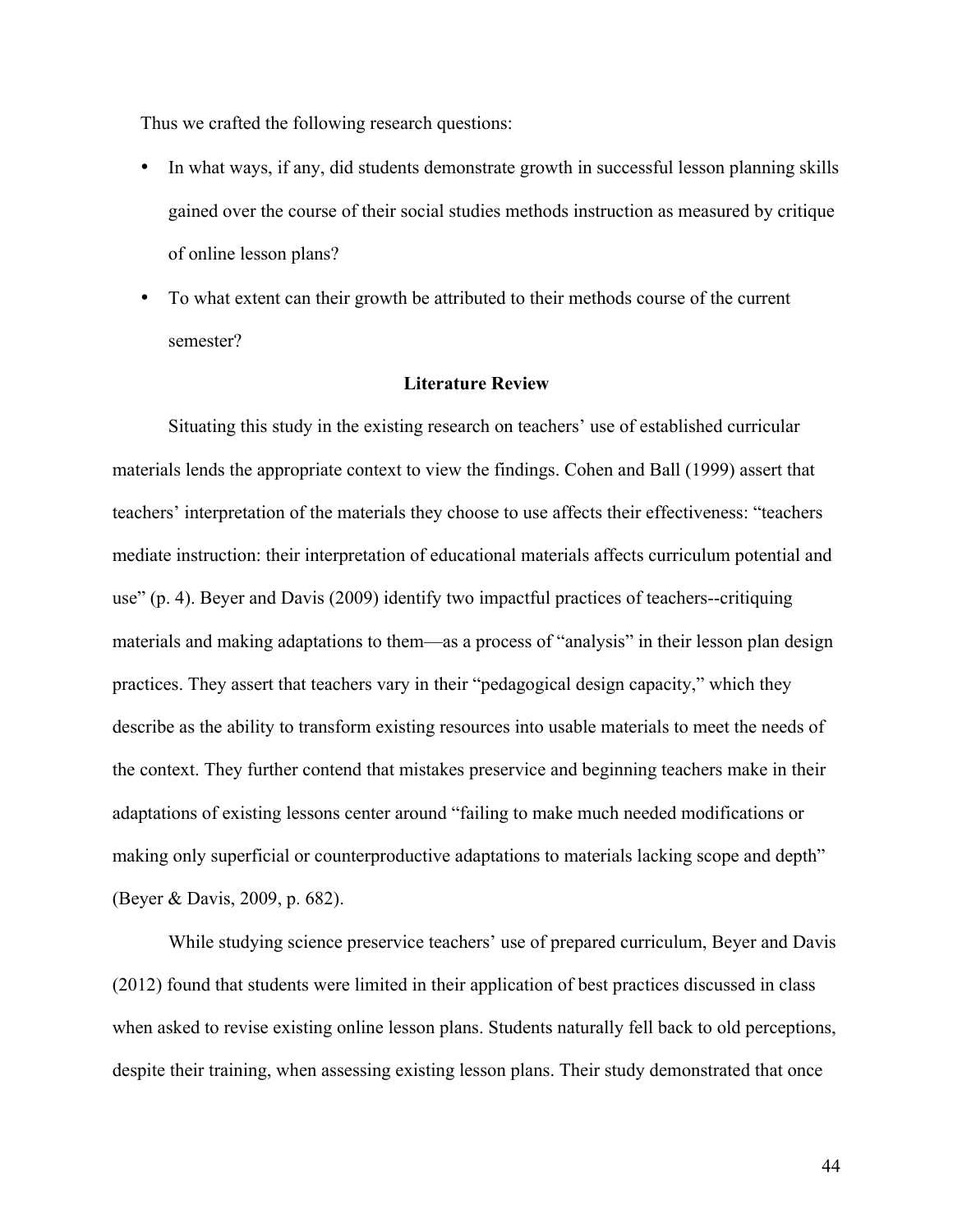students were given specific prompts to recall the frameworks discussed in methods class, they were able to implement more of the course objectives and take a more critical approach to the material.

Many studies assert that teachers rely on pre-printed curriculum materials to meet benchmarks and facilitate their ease of teaching especially in their early years (Beyer & Davis, 2009; Drake & Sherin, 2006; Kang, 2017; Remillard, 2005; Schwarz, et. al., 2008). Creating original lesson plans becomes less feasible with limited planning time and district-wide emphases on common benchmarks across grade levels (Duncan, Pilitsis, & Piegaro, 2010; Grossman & Thompson 2008; Remillard, 2005). In today's teaching environment, the most readily available resources are online (Son & Hu, 2014; Tanni, 2012). The need for teachers to create fully original lesson plans in the digital age is akin to the need of creating meals fully from scratch in the age of the microwave and prepared foods. Thus, it becomes imperative for methods professors to teach the skills of critiquing and improving existing lesson plans, given the almost archaic act of designing lesson plans entirely from scratch (Duncan, Pilitsis, & Piegaro, 2010; Kennedy, 2016).

Training preservice teachers how to assess and modify existing lessons has not generally been a part of the teacher education coursework in many methods classes (Grossman & Thompson, 2008). As Pam Grossman and Cathy Thompson (2008) reported, students were most often expected to create their own, not use the prewritten curriculum. Ball and Cohen (1996) claim that teachers prize those among the field who do not even use textbooks, let alone curriculum prepared by someone else. However, as Kennedy (2016) asserts, teachers are constantly making decisions and filtering appropriate materials and approaches, and thereby teacher education courses "must be designed to facilitate these judgments" (p. 11). Research on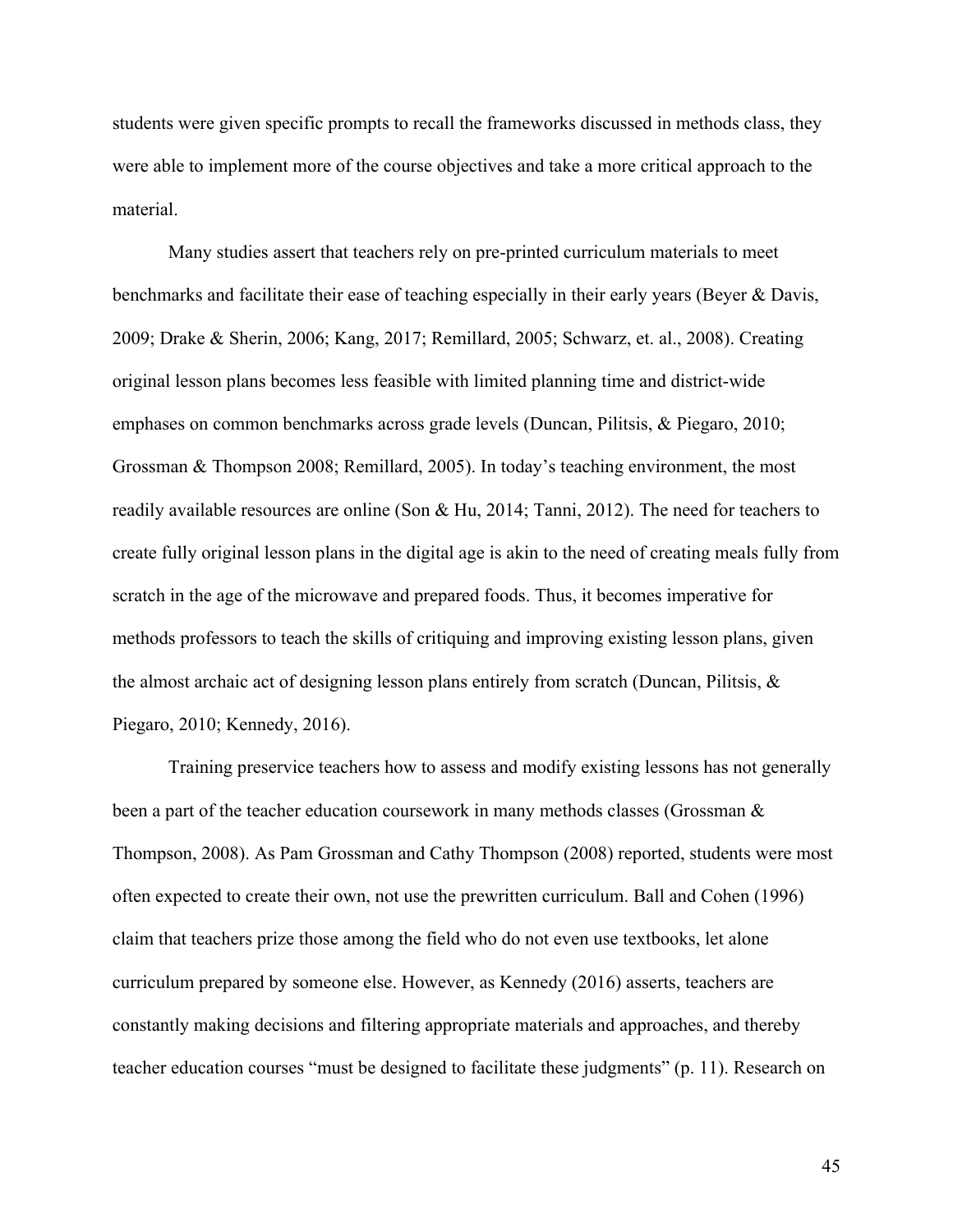assessing student growth in lesson plan development and adaptation is slim (Kang, 2017). Duncan, Pilitsis, and Piegaro (2010) conducted a self-study based on their science methods course over two semesters which addressed students' thinking during the adaptation of lesson plans. Their intervention incorporated both analysis of prepared materials alongside student creations of their own lessons. This synergy benefitted both skill sets after two full semesters of instruction, according to the researchers. Their research specifically cited improvements on students' ability to critique lesson plans and design inquiry-based revisions.

Another study involved having students annotate their lesson plans with comments attributing their curricular choices to certain theories and methods taught in class. By annotating their original lesson plans, students were able to connect the research in best practice to their own application in lesson design (Hughes, 2014).

In a study of 50 beginning teachers, Kauffman, Johnson, Kardos, Liu, & Peske, (2002) found that novice teachers identified additional training in designing and using curriculum as one of their greatest needs. Without more structured guidance with curriculum decision-making, these teachers responded that they were considering abandoning the profession given their feelings of inadequacy and lack of sufficient support. Thus, even the limited existing research suggests the benefit of including the practice of critiquing existing lesson plans in teacher training, yet most of this research stems from single case studies in science or mathematics methods courses. This current study adds to the literature on the use of lesson critique to train future teachers to be critical consumers of ready-made online lesson plans within the context of a social studies methods course.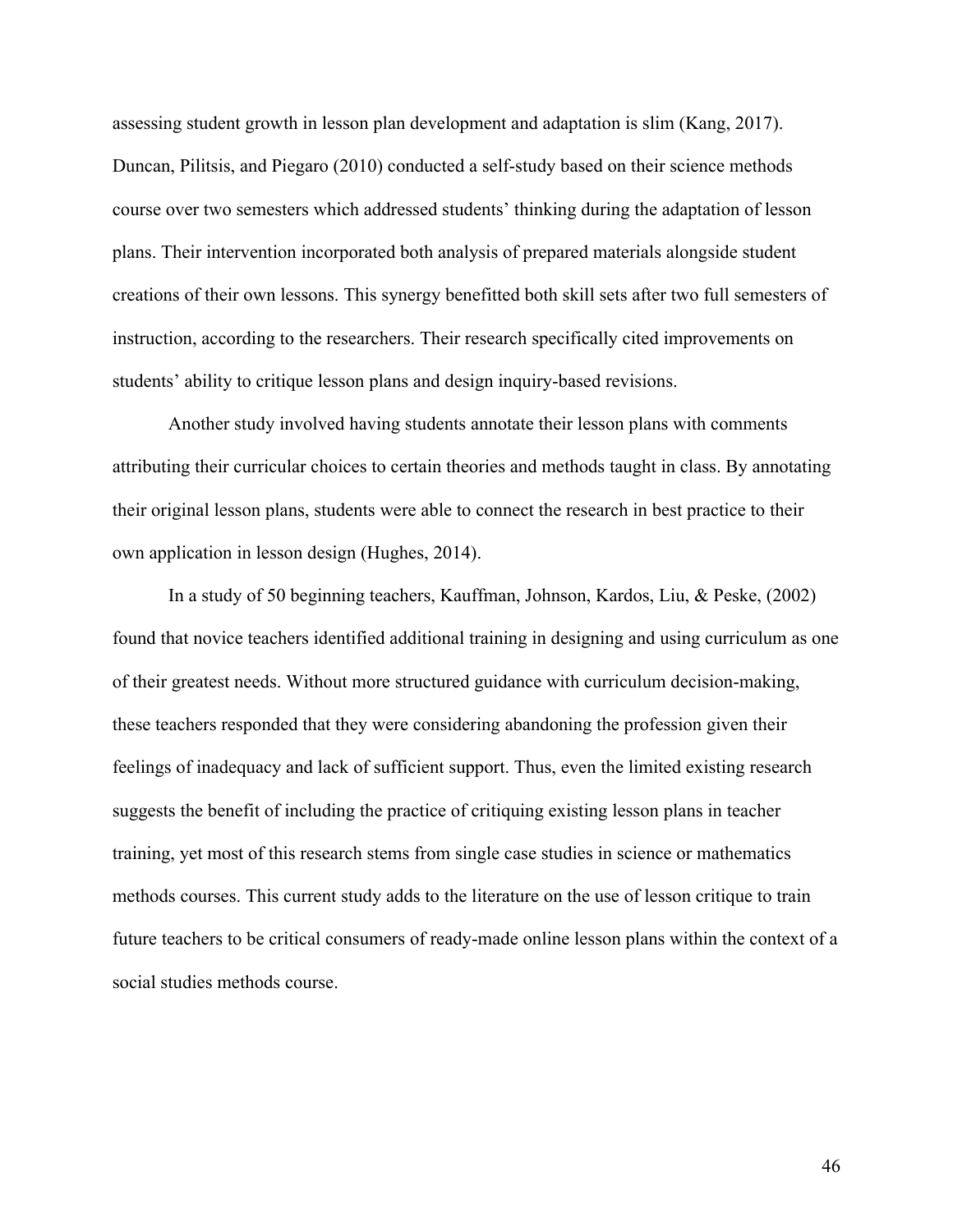### **Research Methodology**

This research uses the lens of the self-study as a means to extrapolate best practices and areas to improve for the researchers' own practice, as well as functioning as a model of an effective self-assessment technique for teacher educators (Dinkelman, 2003; Kang, 2017; Schulman, 2000). As Hong and Lawrence state, "[self-study] helps teachers closely examine their practices" (p. 12) and echoing the words of Zeichner (2007), they point to the benefits of using self-study as a methods instructor to model the action research stance for students who will then use it in their own teaching. In his recent article, "Professionally Developing as a Teacher Educator," Loughran (2014) calls for teacher educators to engage in "rigorous self-study" as part of their contribution to the field.

Schulman (2000) offers an eloquent justification and call for more studies in the scholarship of teaching and learning, including self-study of professors of education. He argues we need these studies for three reasons: professional, practical, and policymaking/affecting. "Scholarship of teaching and learning supports our individual and professional roles, our practical responsibilities to our students and our institutions, and our social and political obligations to those that support and take responsibility for higher education." In this vein, we offer this study of a means of assessing our own professional course outcomes, evaluating our students' growth, giving them a means for visualizing their own progress over the semester, and reflecting upon it, as well as modeling good practice with authentic assessment.

## **Research context and participants**

This pilot study was conducted with a class of 25 seniors, 11 males and 14 females, in a medium-sized university founded as a normal school and well-known for its teacher education program. Students take this social studies methods course as part of a pre-professional program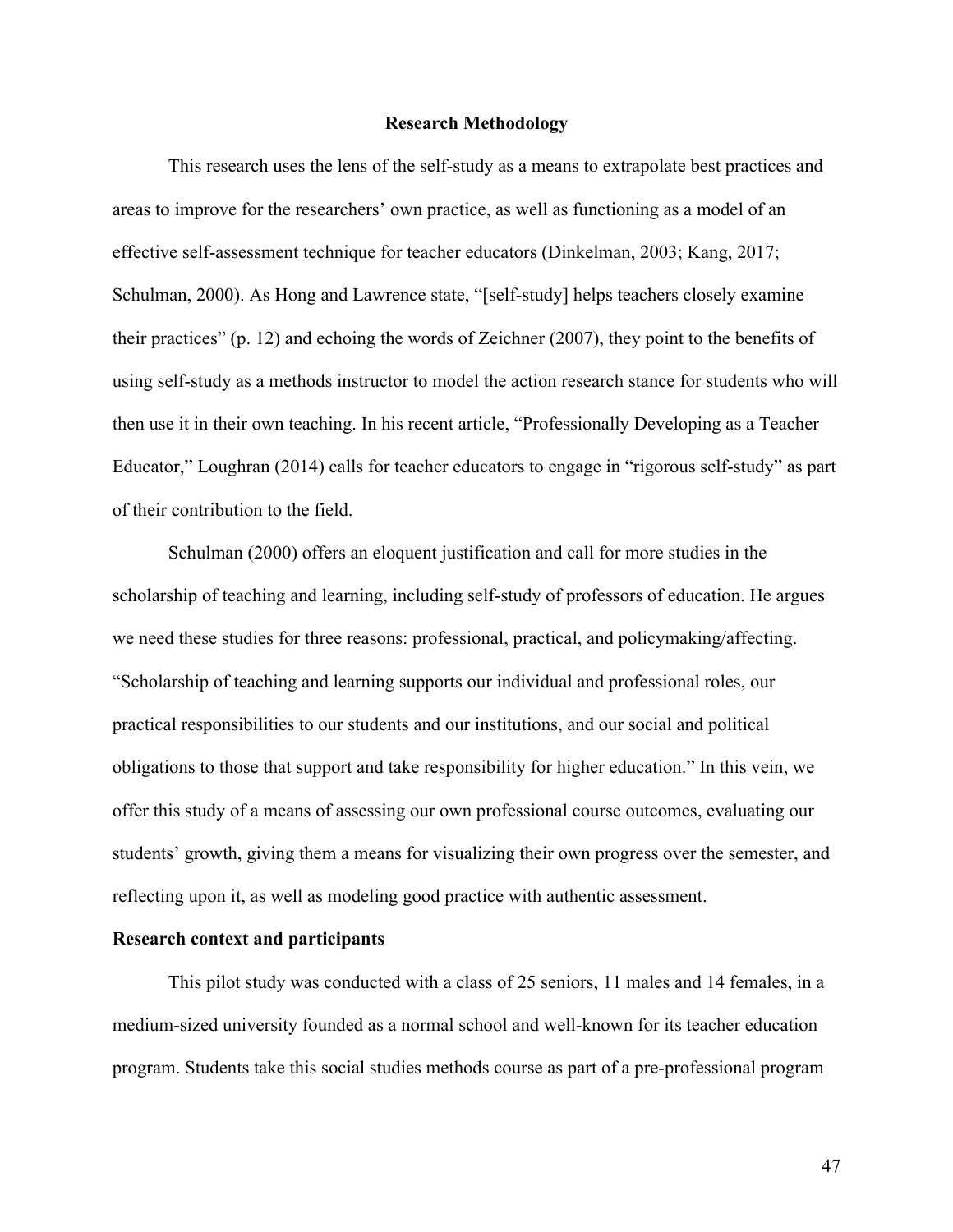culminating in a fifth-year Master's in the Art of Teaching degree. All students previously completed an introductory methods course where they are introduced to lesson planning in a non-content specific format. In addition, four students had previously taken a literacy course and all students were concurrently enrolled in a reading course

The methods course of interest for this study is MSSE 470H where students first become aware of the complexities and challenges of being a social studies teacher including cross cultural competencies, global-mindedness, and dedication to social justice. This is also their first introduction to the content-specific domain of writing social studies lesson plans. They emerge with varying degrees of confidence, which grows further and takes root fully over the course of the graduate year in the College of Education. Growth in the skills of lesson plan writing really happens in the first social studies methods course and is clearly underestimated by the students, who self-report low confidence in their abilities and skepticism about their progress. A means to document their growth thus becomes a useful tool to help bolster their confidence and their positive reflection for their growth over this course, since most have developed far greater skills and abilities than they give themselves credit. As Remillard (2005) asserts in her study of mathematics teachers, the success of a teacher's ability to evaluate critically and adapt existing curricular materials reflects their notion of themselves as teachers and learners, suggesting that self-efficacy is a contributing factor in the implementation of successful lesson adaptation.

#### **Procedures**

To create this assessment, a lesson plan, which aligned with the content taught at the beginning of the course including the teaching of exploration, empires, and controversial topics like Christopher Columbus, was carefully chosen from ShareMyLesson.com. The lesson plan is a primary source analysis and was submitted by the Gilda Lehr Institute as a sample lesson for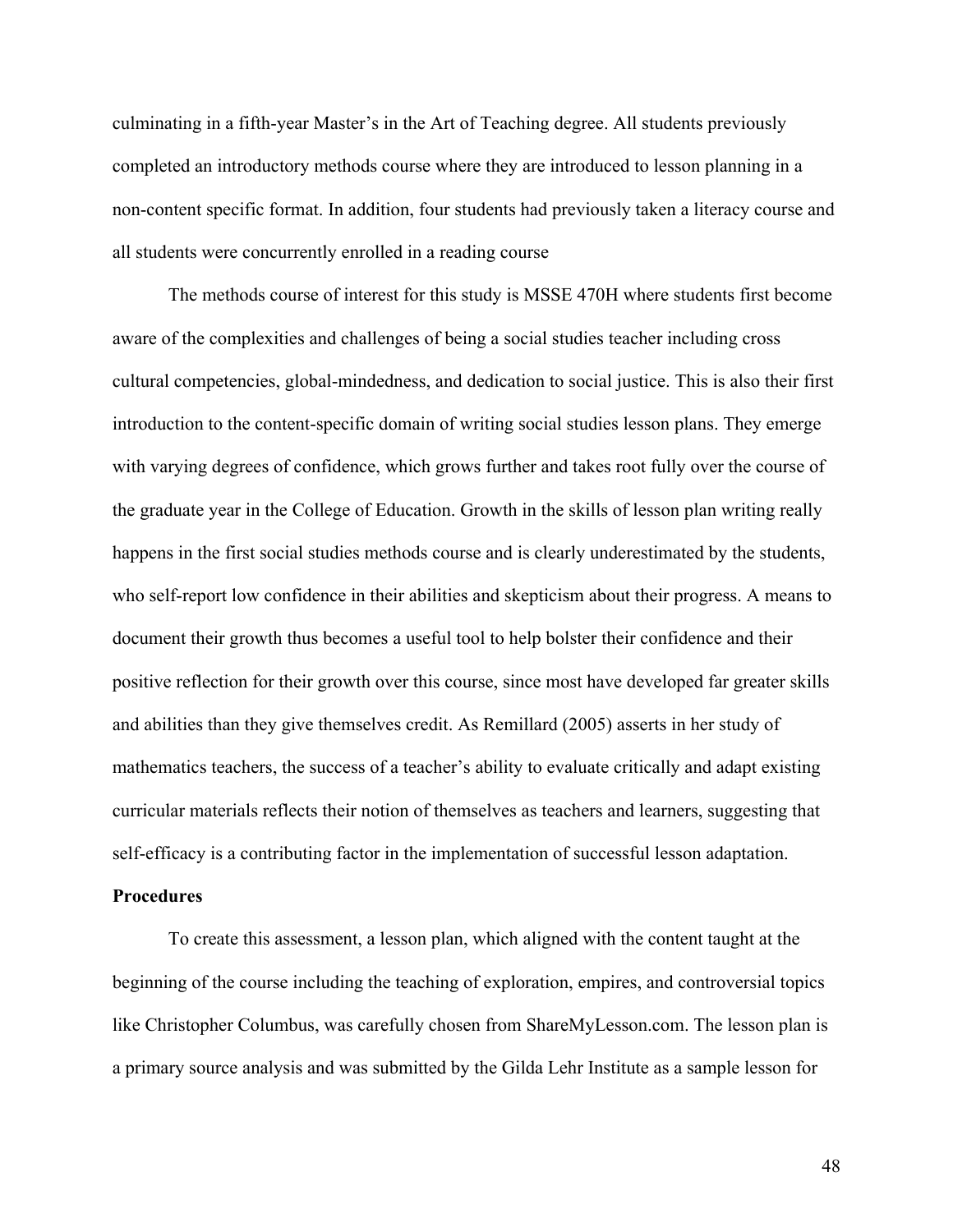Columbus Day. It was chosen as a solid example in order to provide opportunities for students to identify positive attributes, as well as aspects to improve upon, as is the case for every lesson.

Students were given an overview of the research and gave informed consent to participate. During the second week of the semester, students took the pre-assessment. They had 25-35 minutes to familiarize themselves with the lesson and identify strengths, weaknesses, and suggestions for improvement. Once they thoroughly analyzed the lesson plan, they were asked to rate it according to a five point Likert scale and decide whether they would use it, or not, including a justification for their choice answering questions such as why?, why not?, and/or how? This same lesson and evaluation format were employed for both the pre and post assessments administered approximately four months apart.

Throughout the semester, students engaged in various lessons to build their skills. For example, the course included three weeks of practical instruction on historical thinking skills. This centered on student-generated presentations on Lesh's textbook (2011), "*Why Don't You Just Give Me the Answer*," which parses out seven historical thinking skills using an inquiry approach including critical reading of primary sources, exploring historical significance, examining text/context/subtext, employing multiple perspectives/point of view, developing historical empathy, and considering chronology/causation. Further methods for teaching were demonstrated throughout the semester which students experienced and catalogued including: structured academic controversy, interactive notebooks, cooperative grouping strategies, movement, political cartoons, GRASP activities, and geography-focused activities.

It is the goal for the methods course to transform students into teachers as change agents who help bring about a shift in practice toward skills-based instruction, inquiry-based learning, and training for globally-focused, active citizens. As such, lesson plans written throughout are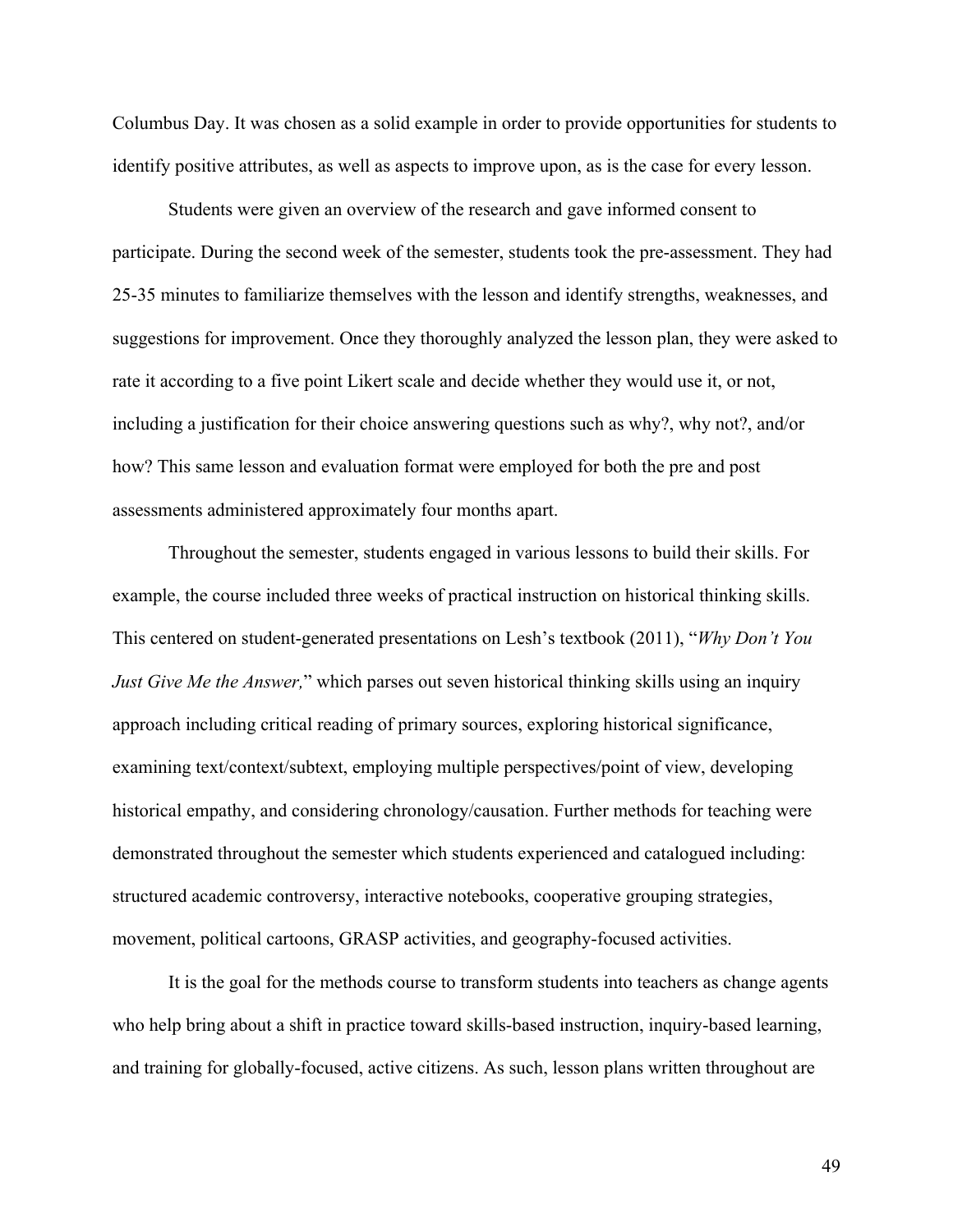evaluated based upon their degree of student-centeredness and connection to real world learning and student lives. The objectives of the course, based on best practice, provided a framework for analyzing the effects of the methods course on this transformation over the course of four months.

Data for this study consisted of the pre- and post-assessments, as well as anecdotal class notes kept by the instructor which helped to flesh out the differences in performance and give context to some of the variations. Pre and post versions of the same students' work were deidentified and matched, and individual students were assigned numbers. Through multiple readings, in vivo codes (Patton, 2002) emerged and were organized into themes. The following categories were used to illustrate the findings:

- Lesson plan components The most basic category reflects students ability to recognize the presence or absence of essential components of an effective lesson.
- **Instructional strategies** This category reflects identification of existing strategies and suggestions of appropriate alternatives.
- **Thinking skills and engagement** –This category reflects recommendations to include higher-order thinking, authentic learning, connections to K-12 students' lives, and use of historical thinking strategies.
- **Self-efficacy** This category reflects Bandura's (1986) definition of self-efficacy as the belief that one has the knowledge and skills and is worthy of critiquing materials in the public domain. This category includes an analysis of the level of critique students engaged in and how favorably they viewed existing resources.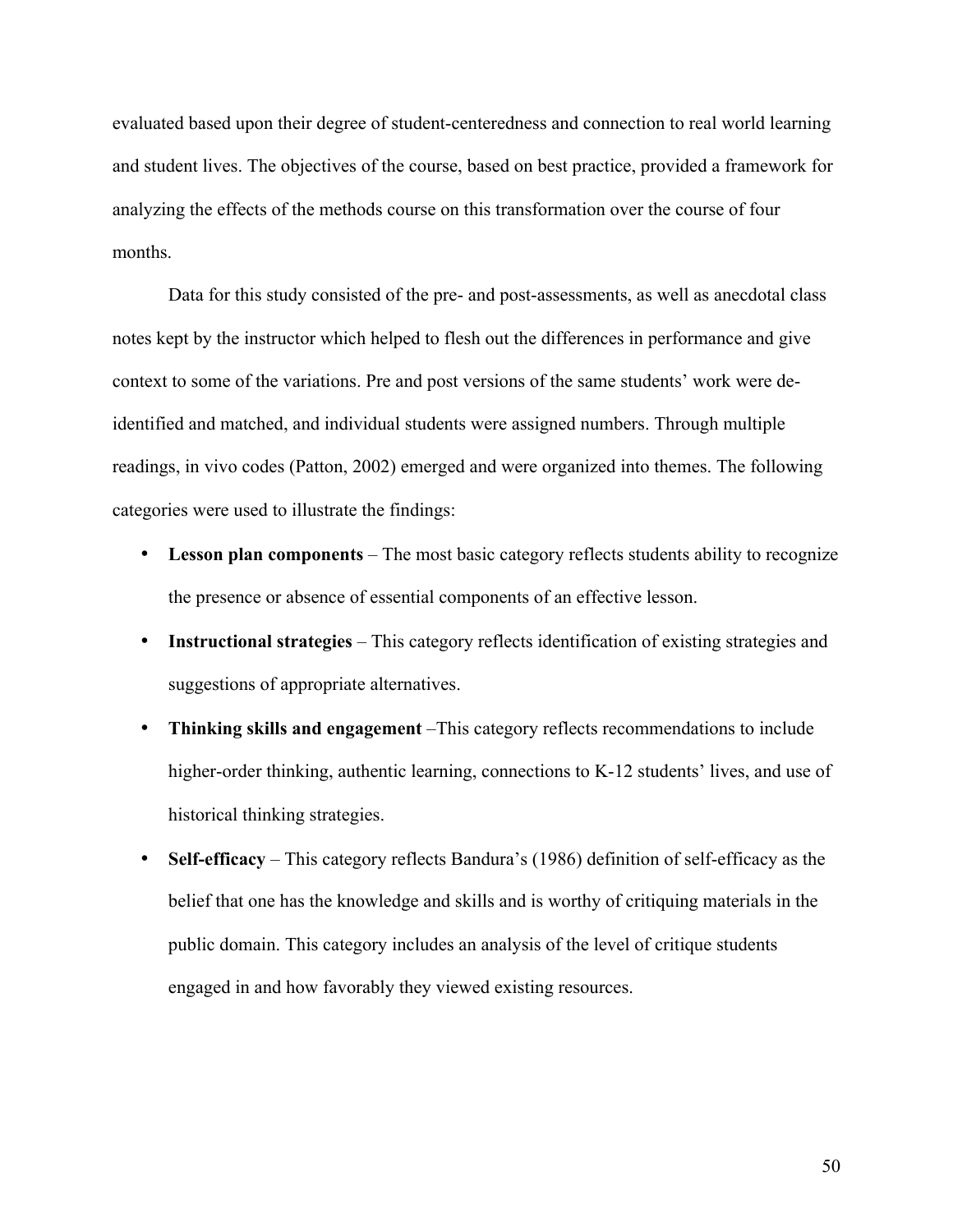# **Results and Analysis**

| 1.11                          | # Students Identifying<br><b>Factors in Pre-Assessment</b> | # Students Identifying<br><b>Factors in Post-Assessment</b> |  |
|-------------------------------|------------------------------------------------------------|-------------------------------------------------------------|--|
| <b>Lesson components (LC)</b> |                                                            |                                                             |  |
| <b>ELL</b>                    | 5                                                          | 9                                                           |  |
| Struggling learners           | $\overline{2}$                                             | 5                                                           |  |
| Differentiation               | 3                                                          | $\mathbf{1}$                                                |  |
| Hook                          | $\mathbf{1}$                                               | 9                                                           |  |
| Movement                      | $\mathbf{1}$                                               | $\overline{2}$                                              |  |
| Assessment                    | $\mathbf{1}$                                               | 2 (different from pre)                                      |  |
| Objectives                    |                                                            | $\overline{2}$                                              |  |
| <b>Essential Questions</b>    |                                                            | 5                                                           |  |
| Wrap up                       |                                                            | 1 strength, 2 weakness                                      |  |
| Values/Ethics                 |                                                            | $\mathbf{1}$                                                |  |
| <b>Strategies (S)</b>         |                                                            |                                                             |  |
| Literacy                      | 9                                                          | 9                                                           |  |
| Vocabulary                    | 4 strength, 1 weakness                                     | 3 strength, 4 weakness                                      |  |
| Skill based                   | $\overline{5}$                                             | $\overline{4}$                                              |  |

Table 1. Pre/Post Assessment Data by Category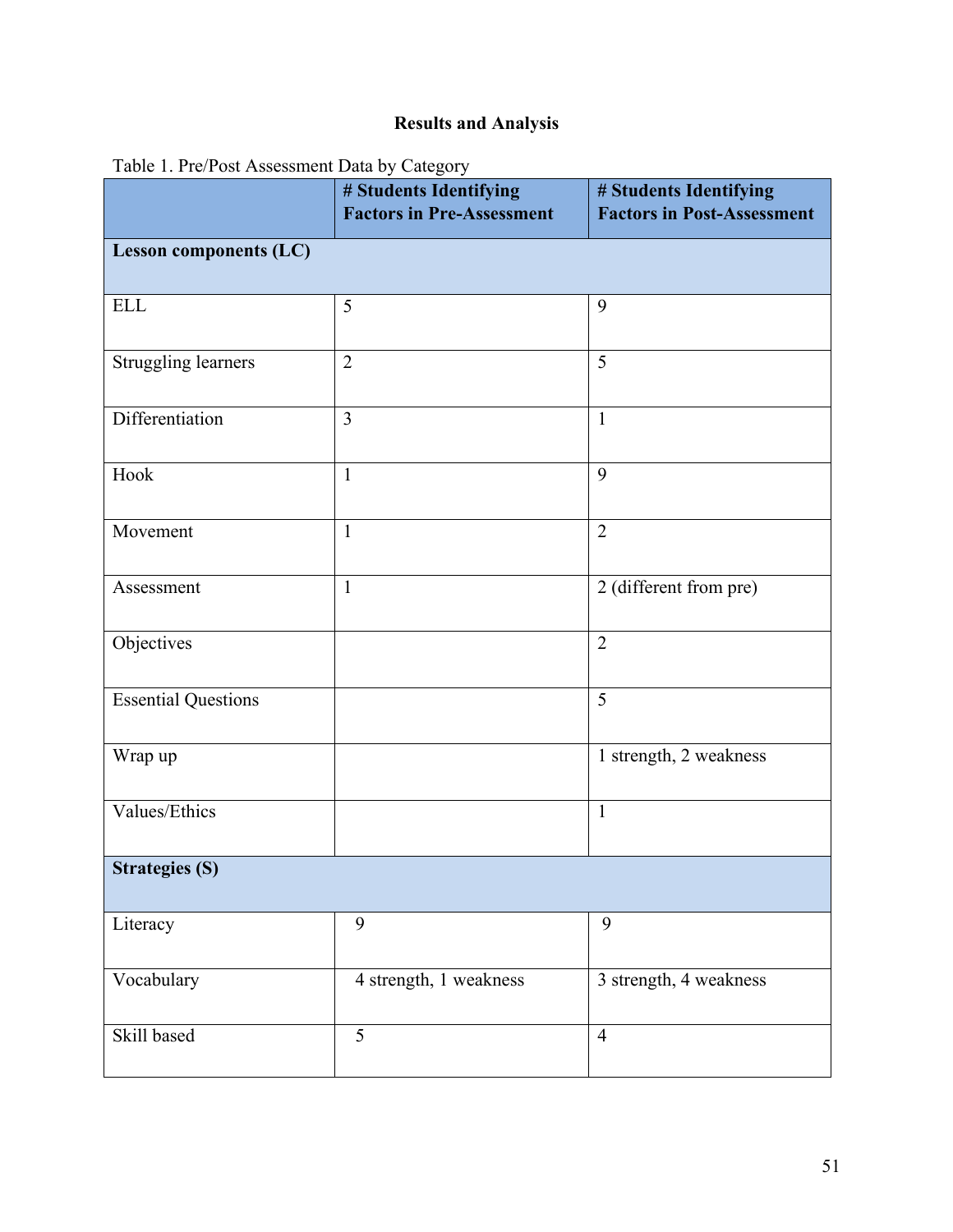| Teacher v. Student Directed        | 10 add groups    | 3 add groups     |  |
|------------------------------------|------------------|------------------|--|
|                                    | 3 incorrect      | 6                |  |
|                                    |                  |                  |  |
| Active Learning                    | $\boldsymbol{0}$ | $\mathbf{1}$     |  |
| Collaborative learning             | $\boldsymbol{0}$ | $\mathbf{1}$     |  |
|                                    |                  |                  |  |
| Graphic Organizer                  | $\boldsymbol{0}$ | 3                |  |
|                                    |                  |                  |  |
| Think-Pair-Share                   | $\boldsymbol{0}$ | $\overline{3}$   |  |
| <b>GRASP</b>                       | $\overline{0}$   | $\overline{3}$   |  |
|                                    |                  |                  |  |
| Thinking skills and engagement (E) |                  |                  |  |
|                                    |                  |                  |  |
| Real life application/             | $\overline{4}$   | 12               |  |
| engagement                         |                  |                  |  |
| Higher-order thinking              | $\boldsymbol{0}$ | 12               |  |
|                                    |                  |                  |  |
| Historical thinking                | $\boldsymbol{0}$ | 17               |  |
|                                    |                  |                  |  |
|                                    |                  |                  |  |
| <b>Self-efficacy (SE)</b>          |                  |                  |  |
|                                    |                  |                  |  |
| Lacks depth of analysis            | $\tau$           | $\boldsymbol{0}$ |  |
|                                    |                  |                  |  |
| Re-order                           | $\mathbf{1}$     | $\overline{2}$   |  |
|                                    |                  |                  |  |
| <b>Teaching Philosophy</b>         | $\boldsymbol{0}$ | $\overline{2}$   |  |
|                                    |                  |                  |  |
|                                    |                  |                  |  |
| Star rating                        | Average: 4       | Average: 3.5     |  |
|                                    |                  |                  |  |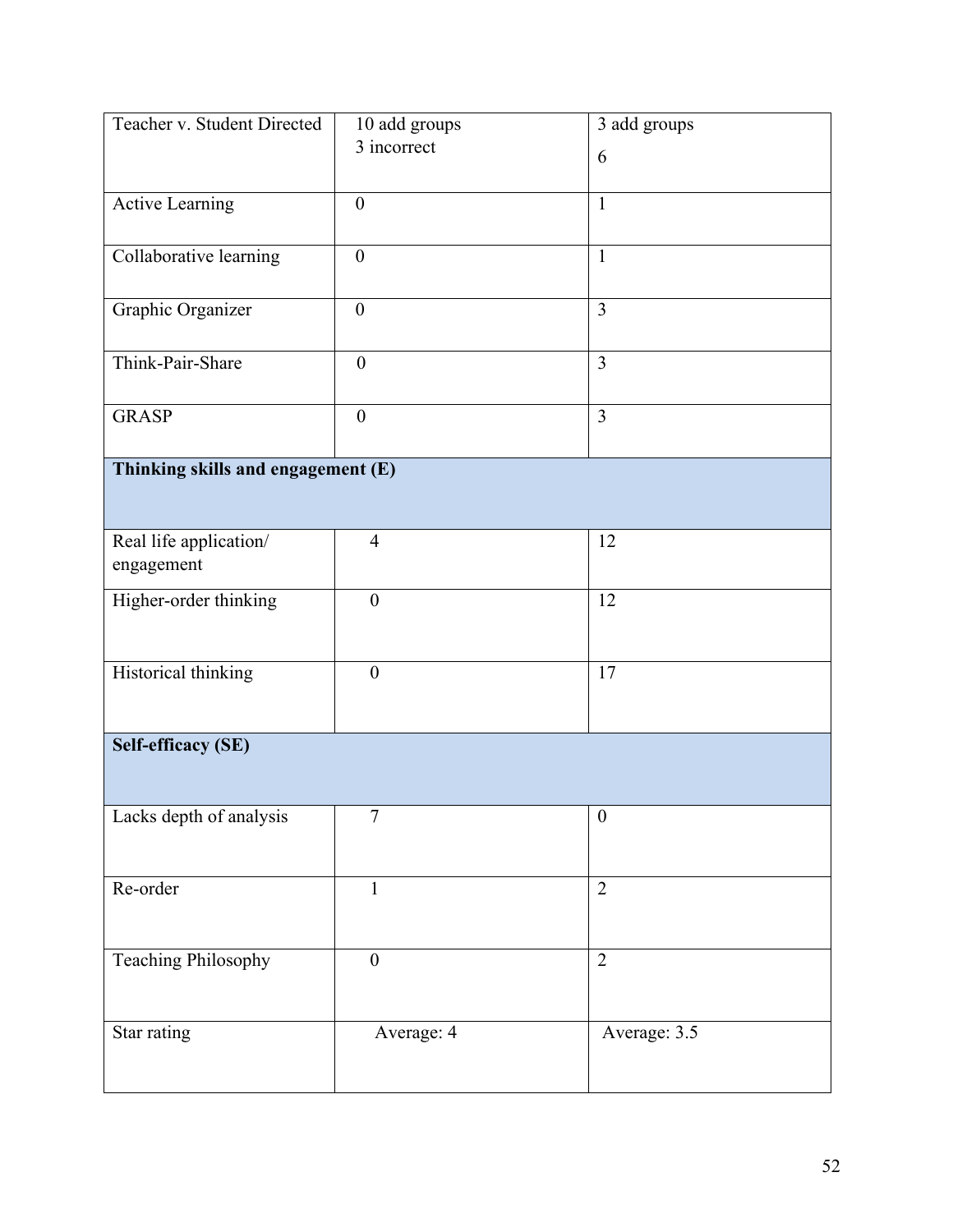**Lesson components.** This data category encompasses whether students identified lesson components as strengths, weakness, or recommended improvements of the online lesson plan. Key components identified by the students were: Meeting the needs of individual students (differentiation), Hook, Movement, Assessment, Objectives, Essential Questions, Closure, and Values/ethics. As part of the intervention, a values/ethics component was taught as being a mandatory element of a social studies lesson, hence its inclusion in this category.

Of these listed components, only four were identified by students on the pre-assessment: Differentiation, Hook, Movement, and Assessment, with the additional four recognized on the post. While only one student identified the lesson as lacking a hook initially, on the postassessment nine students noticed the missing hook, even commenting, "[it] lacks *engaging* hook (emphasis mine)". Differentiation was a more widely identified element on the pre-assessment, though few labeled it with that term, emphasizing the need to meet the needs of certain types of students such as ELLs or "struggling learners." This mirrored a general observation of the data that while students may have identified certain components of a successful lesson plan, they did not necessarily use the pedagogical terminology until after their methods class semester (postassessment).

The total number of lesson plan components identified on the pre and post-assessments illustrates students' growing awareness and ability to recognize and label the essential elements of lesson planning over the course of the semester. In the pre-assessment, 13 were mentioned; in the post-assessment, triple that number (39) were listed.

**Strategies.** Similarly, the general increase in knowledge of best practice was evident in both the overall number of individual strategies mentioned, as well as the correct labeling of the specific strategy. Prior to grouping the data into categories, there were 21 pedagogical strategies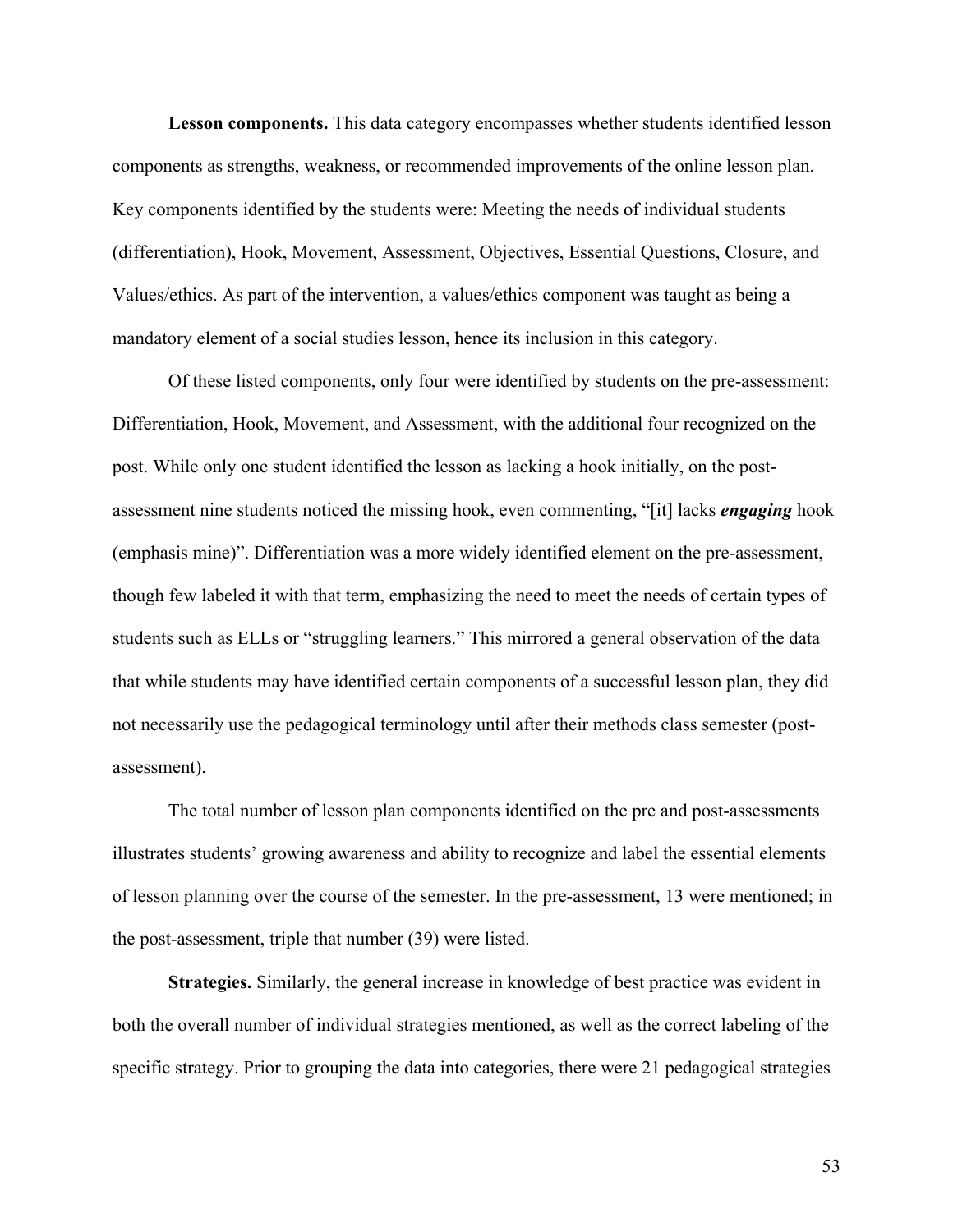mentioned by name in the post-assessment, compared to 8 in the pre-assessment. Specific strategies which were named in the post-assessment were all taught in the course, with the exception of the word "wrap up". This term was taught in the methods course using the word "closure"; however, it is possible that "wrap up" was used in a different course.

Literacy strategies were among the most widely reported. Four students cited the vocabulary building benefit of the lesson, though one pointed out that this element made it "too young" and recommended deleting the vocabulary focus as it was "inappropriate for middle schoolers." Three of the same students maintained their position on the post-assessment while one changed his/her opinion to that of a weakness. In addition, four students described the vocabulary focus as a weakness on the post-assessment. These results suggest student ambivalence about whether it is appropriate to directly teach vocabulary as part of an effective lesson.

Choice of strategies reveals awareness of the difference between student-centered and teacher-centered strategies. On the pre-assessment, 10/25 students identified the whole-class instruction nature of the lesson as one drawback and suggested applying a "small group strategy" to improve the lesson. Surprisingly, grouping was only mentioned by 3/25 on the post-assessment, perhaps because students found other means of changing the focus to a more student-centered approach (e. g. employing historical thinking strategies). On the preassessment, three students incorrectly identified the lesson as student-directed and recommended a more teacher directed approach. By the post-assessment, misconceptions regarding student-centered compared to teacher-centered appeared resolved.

 **Thinking Skills & Engagement.** On the pre-assessment, students primarily identified this as a literacy lesson since it involves textual analysis of a primary source. Students thus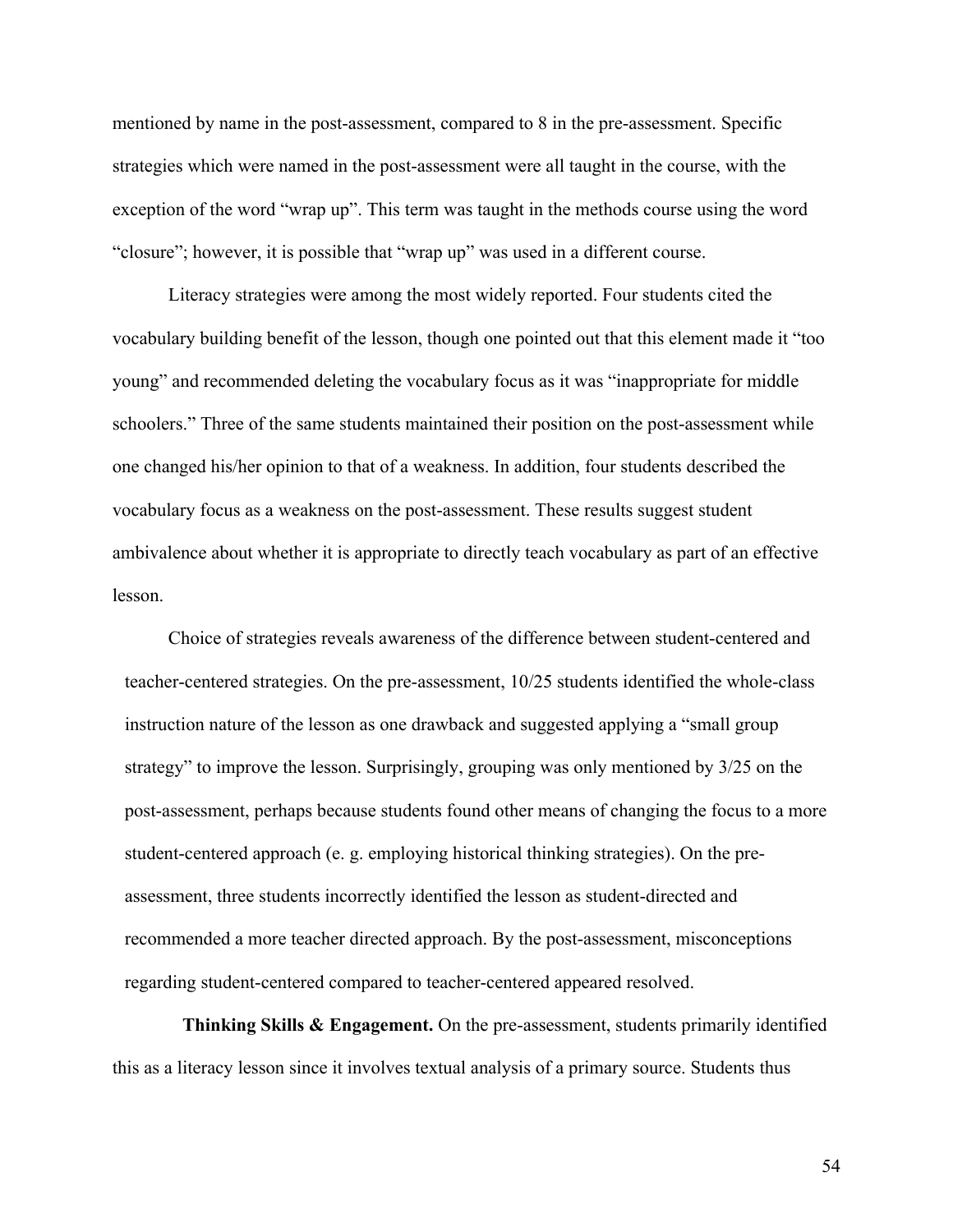credited it with meeting the needs of ELLs and struggling learners through its use of vocabulary instruction. This might be explained by their concurrent reading course. Contrasting this identification with their post-assessment analysis finds their emphasis has moved from literacy to historical thinking skills, which reflects the emphasis in the social studies methods course. Whereas the pre and the post both had 9/25 students mentioning literacy, the post- had 17/25 identifying historical thinking skills either broadly or individually, representing an increase of nearly 100% over the literacy focus.

The use of primary sources was significantly emphasized in methods class due to it being the heart of historical thinking--source analysis--through concept attainment, multiple iterations of analysis, political cartoon strategies, and other primary source experiences. In the final assessment, students mentioned five distinct skills of historical thinking: critical reading of primary sources, asking questions of the source, considering context, point of view, historical significance, and discussing perspective. Adding together those who noticed the lack of higherorder thinking with those who called for more historical thinking leaves only four students who fail to mention these social studies thinking skills.

As noted above, one of the most dramatic areas of improvement was the inclusion of historical thinking skills as part of their expectation for a quality lesson (0/25 to 17/25). This extended to the expectation that the lesson should include higher-order thinking skills, according to the Bloom's model of thinking skills. In the post-assessment, 10 students noted the lack of higher-order thinking skills, while none did on the pre-assessment. In addition, however, two students described the level of thinking in the existing lesson as higher-order thinking, thus demonstrating that they understood the iteration of cognitive load differently; yet they were at least looking for evidence of higher-order thinking, even if they mislabeled some of what they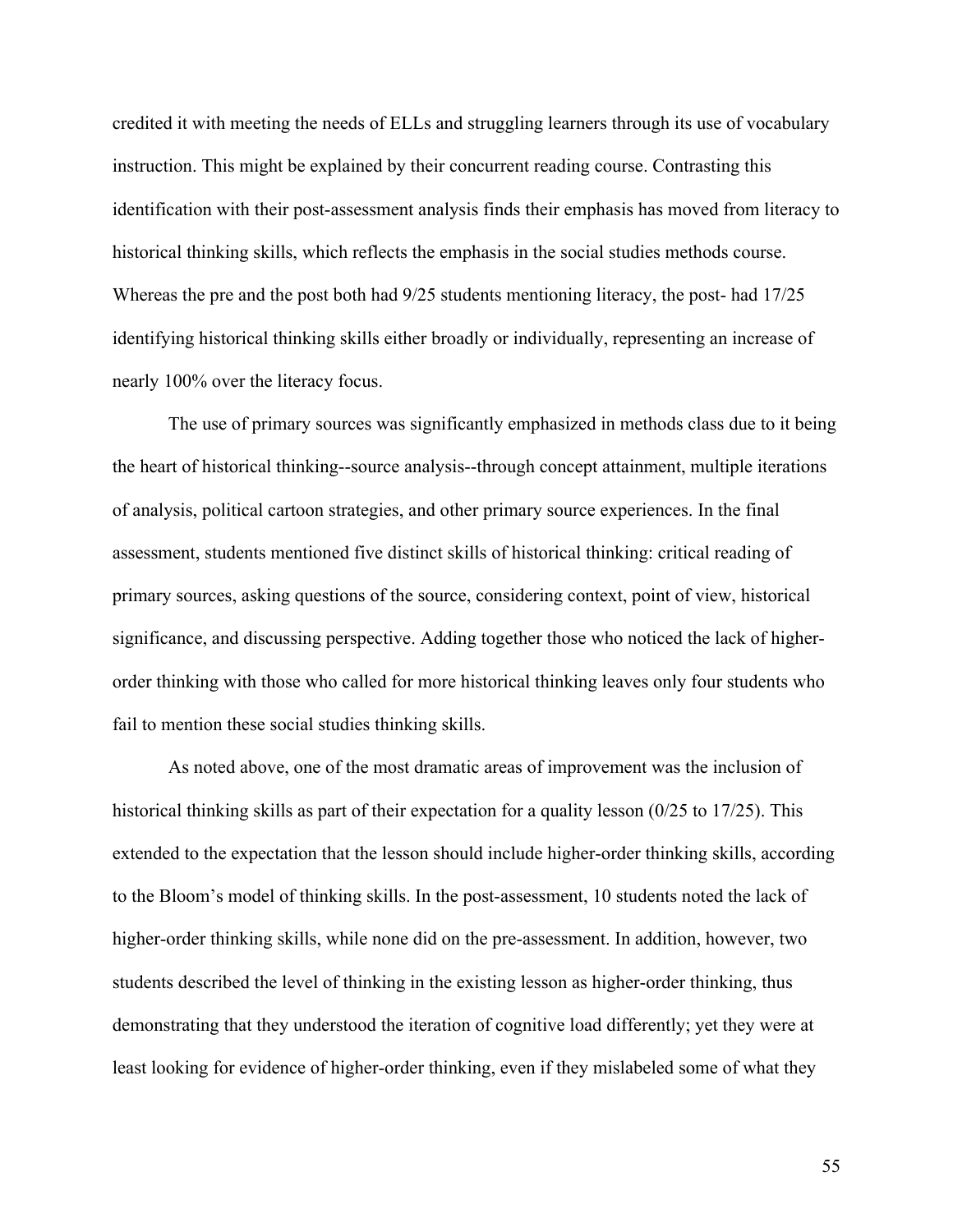found. This leaves 12/25 isolating higher-order thinking skills as a necessary or beneficial part of effective lessons.

The need for student engagement in class is a well-documented foundation for best practice in a social studies classroom (NCSS, 2007). No one positively rated the lesson as having a connection to students' lives, either in the pre or the post. Prior to the methods class' emphasis on student engagement, four students recognized the lack of connection to student lives; however, by the end of the semester, nearly half (12/25) of the students suggested adding a reallife application to increase engagement. One of the more creative suggestion to increase engagement included using a text message as a hook to open the study of Columbus's letter.

**Self-efficacy.** On the pre-assessment, students' analyses lacked depth. Overall, students seemed insecure in their analysis, asking for more fleshing out of the lesson plan, more examples, and more structure. Despite their critiques, students overwhelmingly rated the lesson four stars out of five (a rating defined on the evaluation as "very good") and accepted the lesson plan with minor alterations. Their hesitant criticism revealed an insecure grounding in the skills of lesson planning, not altogether unexpected on a pre-assessment.

Post-assessment results pointed to students' greater confidence in their own abilities to assess and recommended changes to existing lesson plans, even those "published" online. While student appraisal of the value of the lesson plan averaged four stars on the pre-assessment, scores on the post-test averaged lower at 3.5. While students gained a greater confidence in their own abilities to ascertain positive and negative teaching attributes, they remained reluctant to critically evaluate the lesson as a whole.

This category reflected growth and transition from student to teacher. Student comments suggested development of personal philosophies of teaching social studies reflecting their own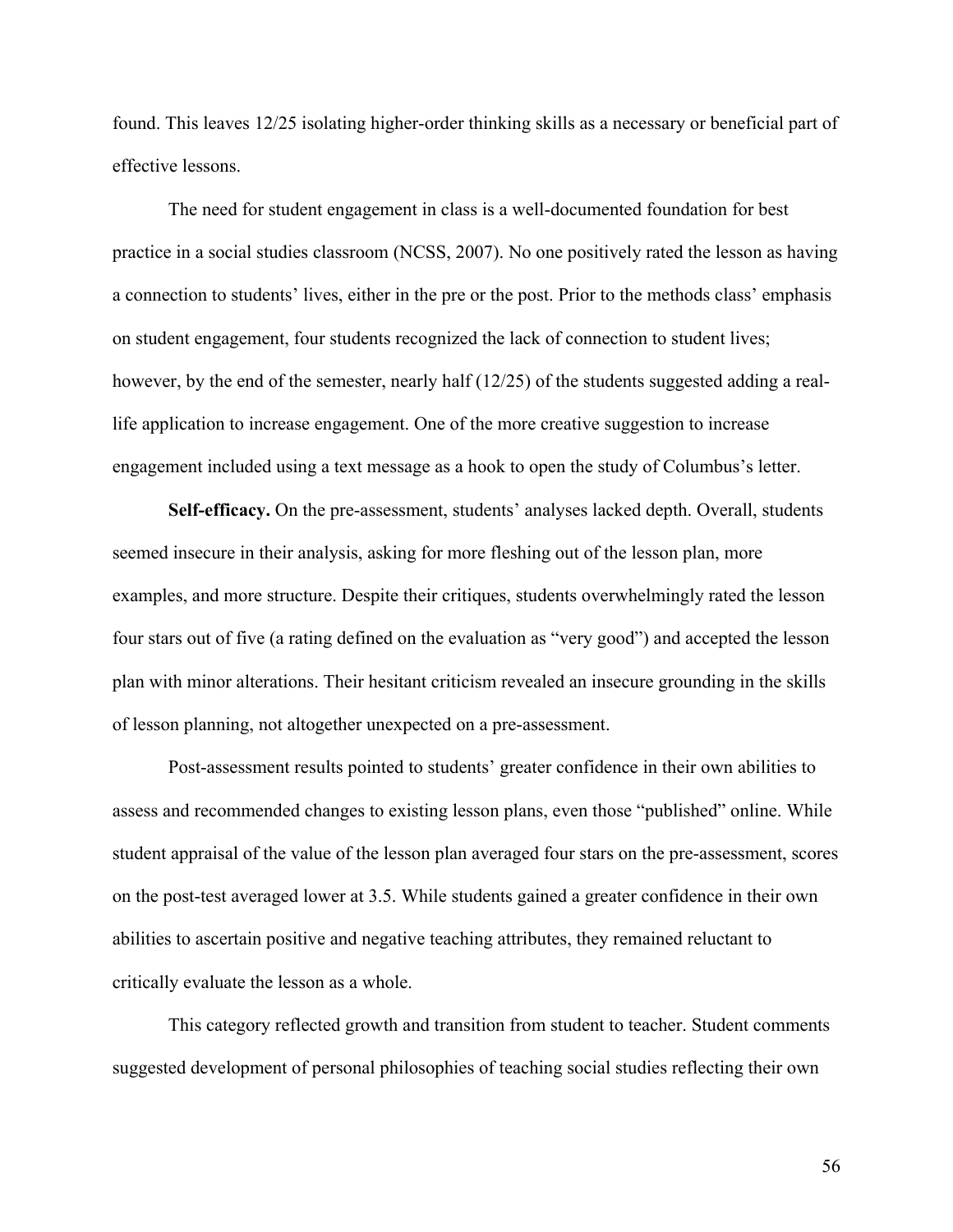individual beliefs and values. In addition, while students remained somewhat hesitant to question online sources, they began to develop creative and innovative alterations and revisions to improve lessons. For example, one student suggested simulating a mock trial for Columbus in order to bring the content to life.

#### **Implications and Recommendations**

The findings for the post-assessment are far more revealing of growth in student ability and perception. What was noticed by only a few--often only one--prior to the semester of methods instruction became much more common knowledge by the end of the semester. The data points to an overall growth in the students' ability to assess strengths and weaknesses of lessons, as well as their confidence to critique a printed/online lesson. The inclusion of lesson plan components, higher-order thinking skills and named strategies all demonstrate the effect of the methods on teacher training. Students' critiques centered largely on areas of emphasis from methods such as thinking skills and real world connection to student lives.

Granted, students took other courses simultaneously which also likely contributed to their growth; yet results of this study demonstrated the positive effect of methods course instruction on the professional growth of preservice teachers. This research contributes a valid model for methods instructors, yielding an authentic performance assessment of methods students involving the skills of lesson planning. Furthermore, it offers a practical use of the endless resources of lesson plans online from sites such as ShareMyLesson.com. As methods instructors realize the need to teach more information literacy skills, their students will likely become more savvy consumers and more confident in their ability to transform existing materials into effective lesson plans.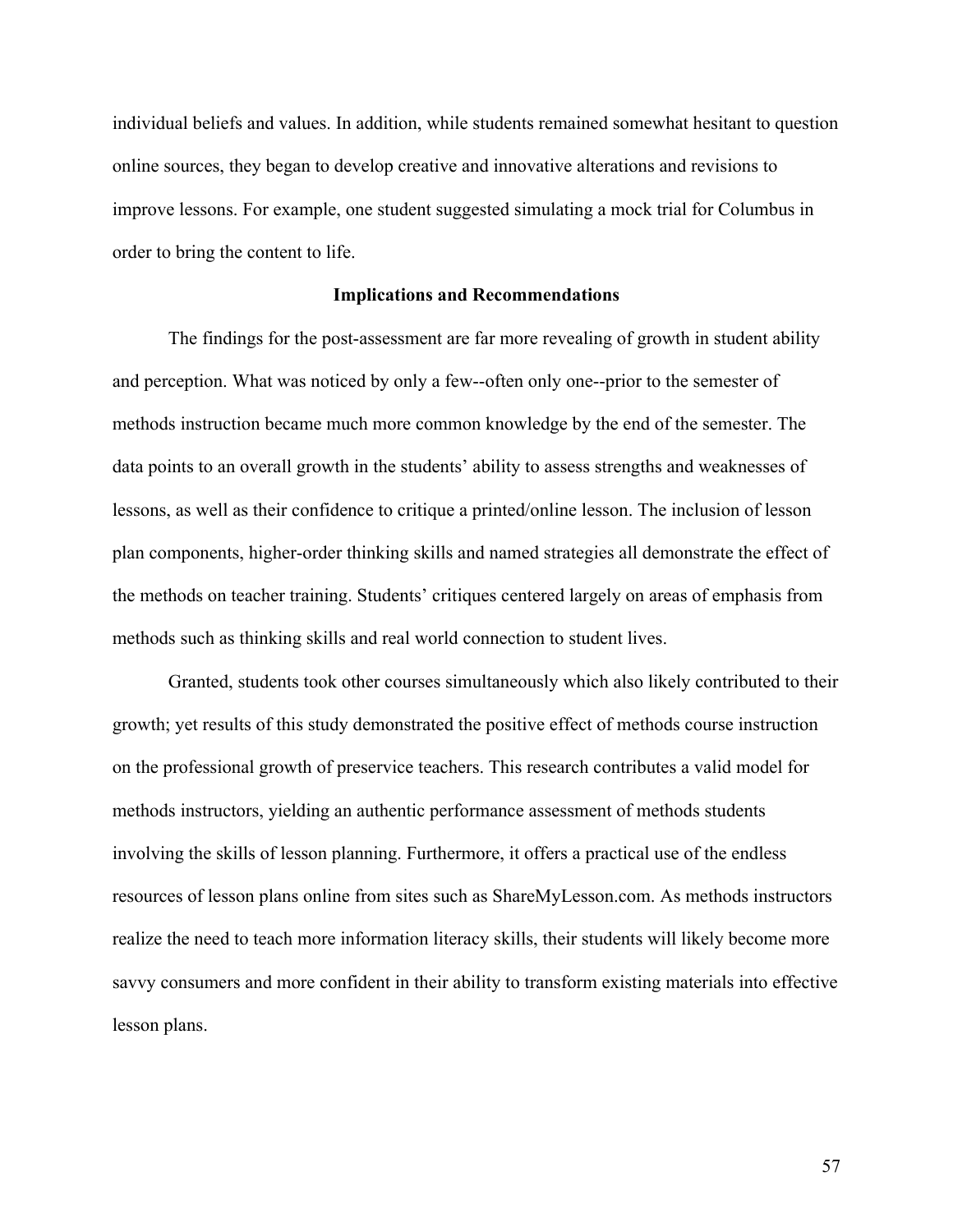Theoretically, it would follow that as preservice teachers hone their skills of being critical consumers, they will also, hopefully, improve in their development of original lesson plans. The reflective skills enhanced through this process might in turn aid in teacher self-reflection, as well as improve their ability to contribute meaningfully to a professional learning community or team meeting where teachers work collaboratively to develop quality instructional plans and materials. Thus, there is much fodder for future research.

## **References**

- Ball, D. L. & Cohen, D. K. (1996). Reform by the book: What is-or might be-the role of curriculum materials in teacher learning and instructional reform? *Educational Researcher, 25* (9), 6-8, 14.
- Bandura, A. (1986). *Social foundations of thought and action: A social cognitive theory.* Upper Saddle River, NJ: Prentice Hall.
- Beyer, C. J. & Davis, E. A. (2009). Using educative curriculum materials to support preservice elementary teachers' curricular planning: A comparison between two different forms of support. *Curriculum Inquiry, 39*(5), 679-703.
- Beyer, C., & Davis, E. A. (2012). Learning to critique and adapt science curriculum materials: Examining the development of preservice elementary teachers' pedagogical content knowledge. *Science Education, 96*(1), 130-157.
- Bogdan, R., & Biklen, S. K. (2007). *Qualitative research for education: An introduction to theory and methods*. Boston, MA.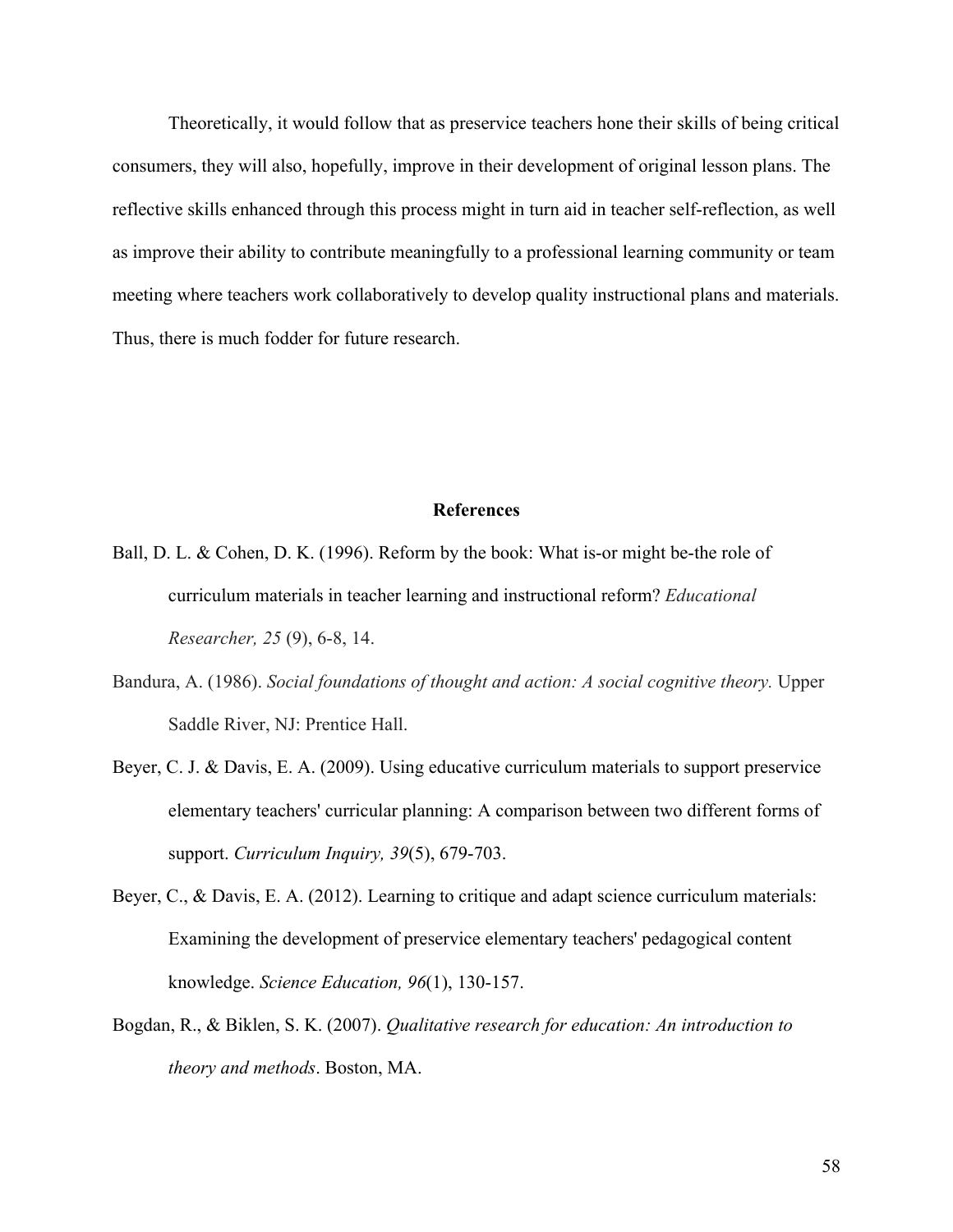- Cohen, D. K. & Ball, D.L. (1999). Instruction, capacity, and improvement. Policy report for Consortium for Policy Research in Education, Philadelphia, PA. Office of Educational Research and Improvement (ED), Washington, DC. Accessed online http://files.eric.ed.gov/fulltext/ED431749.pdf
- Crowe, A. (2006). Technology, citizenship, and the social studies classroom. *International Journal of Social Education 21*(1), 111-21.
- Dinkelman, T. (2003). Self-study in teacher education: A means and ends tool for promoting reflective teaching. *Journal of Teacher Education*, *54*(1), 6-18.
- Drake, C., & Sherin, M. G. (2006). Practicing change: Curriculum adaptation and teacher narrative in the context of mathematics education reform. *Curriculum Inquiry, 36*(2), 153–187.
- Duncan, R. G., Pilitsis, V., & Piegaro, M. (2010). Development of preservice teachers' ability to critique and adapt inquiry-based instructional materials. *Journal of Science Teacher Education, 21*(1), 81-102.
- Greene, K. (2016). For sale: Your lesson plans. *Educational Leadership, 74*(2), 28-33.
- Grossman, P. & Thompson, C. (2008). Learning from curriculum materials: Scaffolds for new teachers?. *Teaching and Teacher Education, 24*(8), 2014–2026. doi: 10.1016/j.tate.2008.05.002
- He, W., & Hartley, K. (2010). A supporting framework of online technology resources for lesson planning. *Journal of Educational Multimedia and Hypermedia, 19*(1), 23-37.
- Hughes, C. A. (2014). Annotated lesson plans: The impact on teacher candidate preparation for emergent bilingual students. *Advances in Research on Teaching*, *21*, 257-286.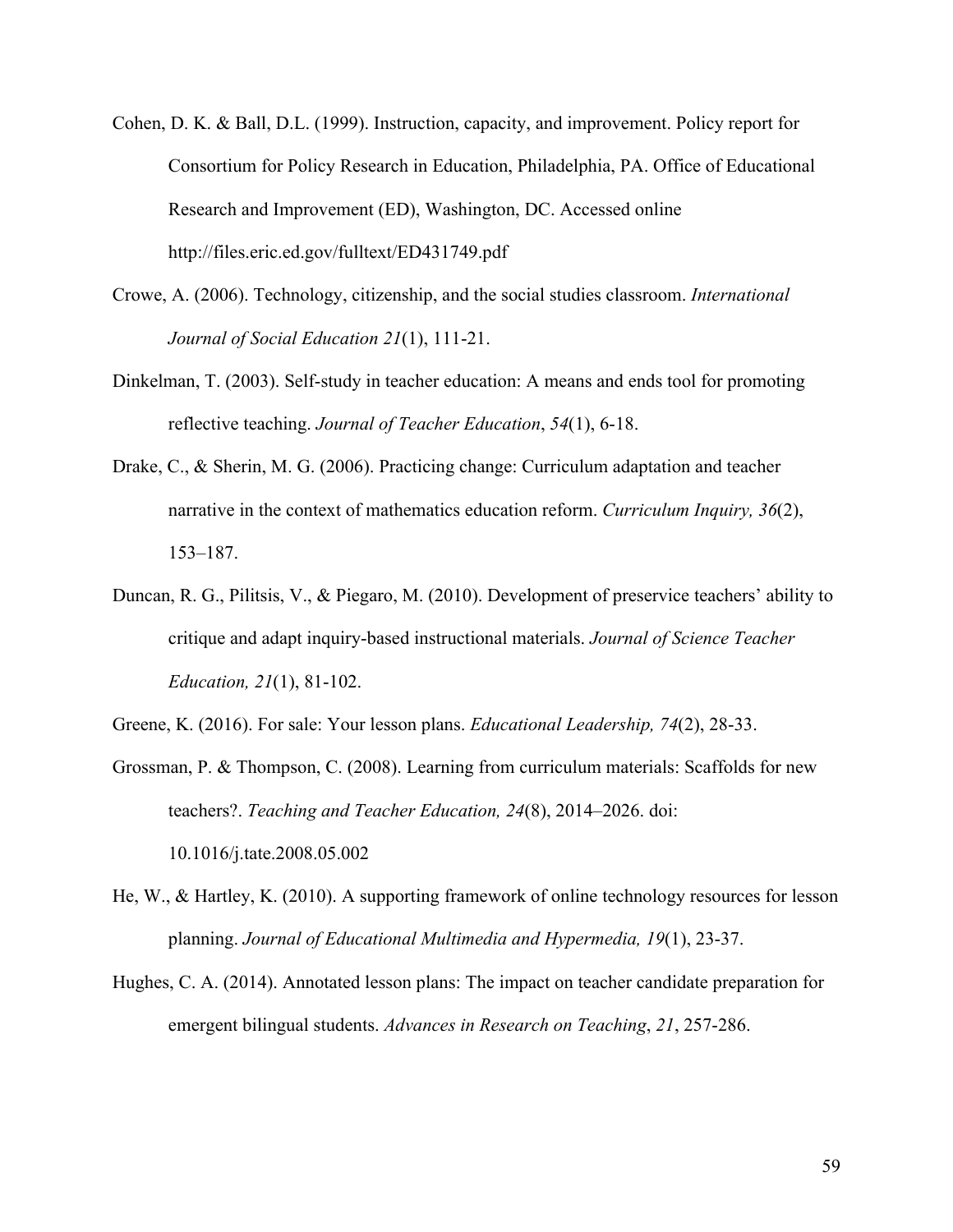- Kang, H. (2017). Preservice teachers' learning to plan intellectually challenging tasks. *Journal of Teacher Education, 68*(1) 55–68. DOI: 10.1177/0022487116676313
- Kauffman, D., Johnson, S. M., Kardos, S. M., Liu, E., & Peske, H. G. (2002). "Lost at sea": New teachers' experiences with curriculum and assessment. *Teachers College Record, 104*(2), 273-300.
- Kennedy, M. (2016). Parsing the practice of teaching. *Journal of Teacher Education, 67*(1), 6– 17. DOI: 10.1177/0022487115614617
- Klebansky, A., & Fraser, S. P. (2013). A strategic approach to curriculum design for information literacy in teacher education – Implementing an information literacy conceptual framework. *Australian Journal of Teacher Education, 38*(11).
- Lesh, B. (2011). *"Why won't you just tell us the answer?": Teaching historical thinking in grades 7 – 12*. Portland, ME: Stenhouse Publishers.
- Lloyd, G. M., & Behm, S. L. (2005). Preservice elementary teachers' analysis of mathematics instructional materials. *Action in Teacher Education*, *26*(4), 48–62.
- Mitton Kukner, J., & Murray Orr, A. (2015). Inquiring into preservice content area teachers' development of literacy practices and pedagogical content knowledge. *Australian Journal of Teacher Education, 40*(5).
- National Council for the Social Studies, "Powerful and authentic social studies" (Washington, DC: NCSS, 2007), www.socialstudies.org.
- Patton, M. Q. (1990). *Qualitative evaluation and research methods* (2nd ed.). London: Sage Publications.
- Remillard, J. T. (2005). Examining key concepts in research on teachers' use of mathematics curricula. *Review of Educational Research*, *75*(2), 211–246.